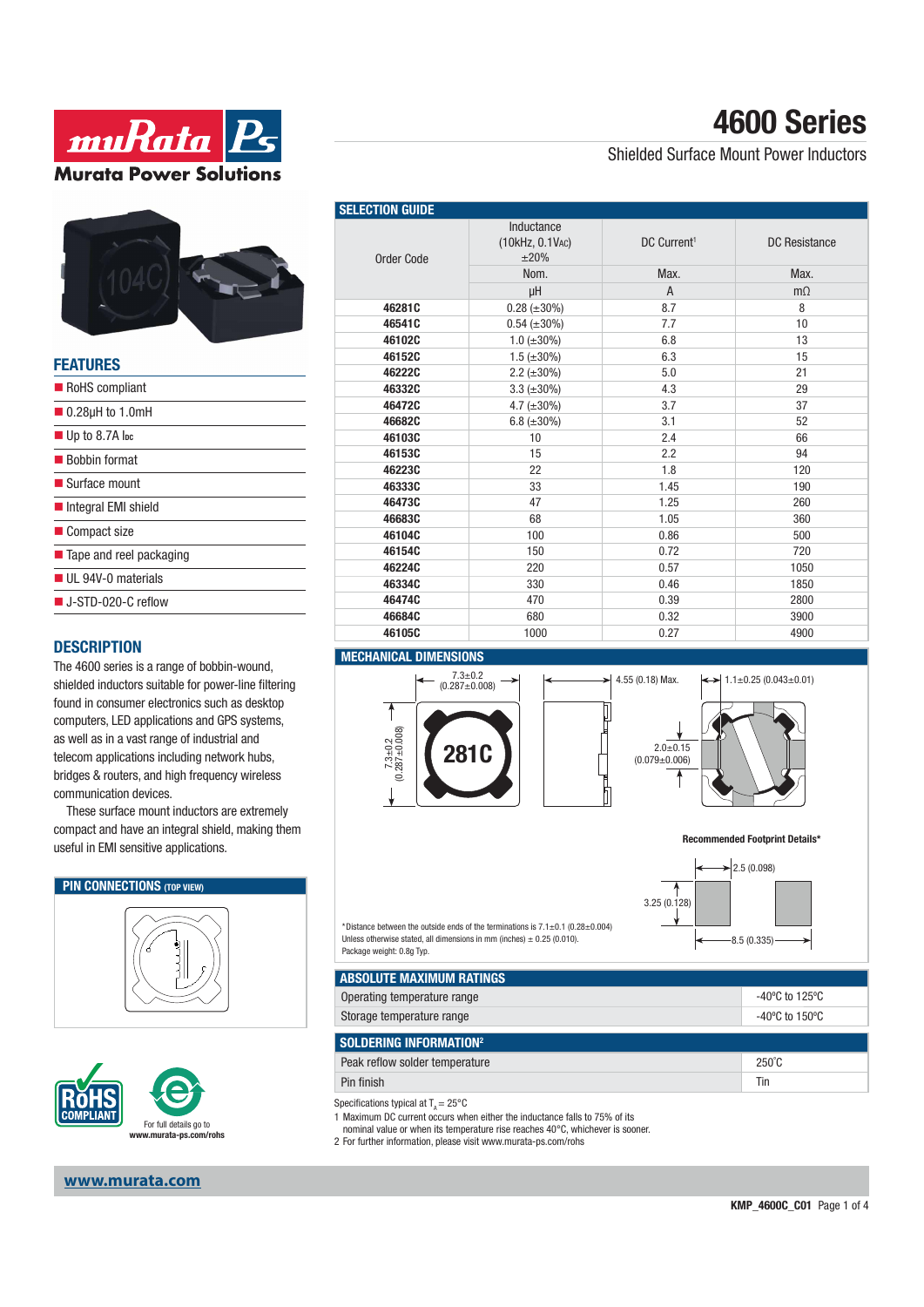## **muRata Ps** Murata Power Solutions

# **4600 Series**

Shielded Surface Mount Power Inductors



**KMP\_4600C\_C01** Page 2 of 4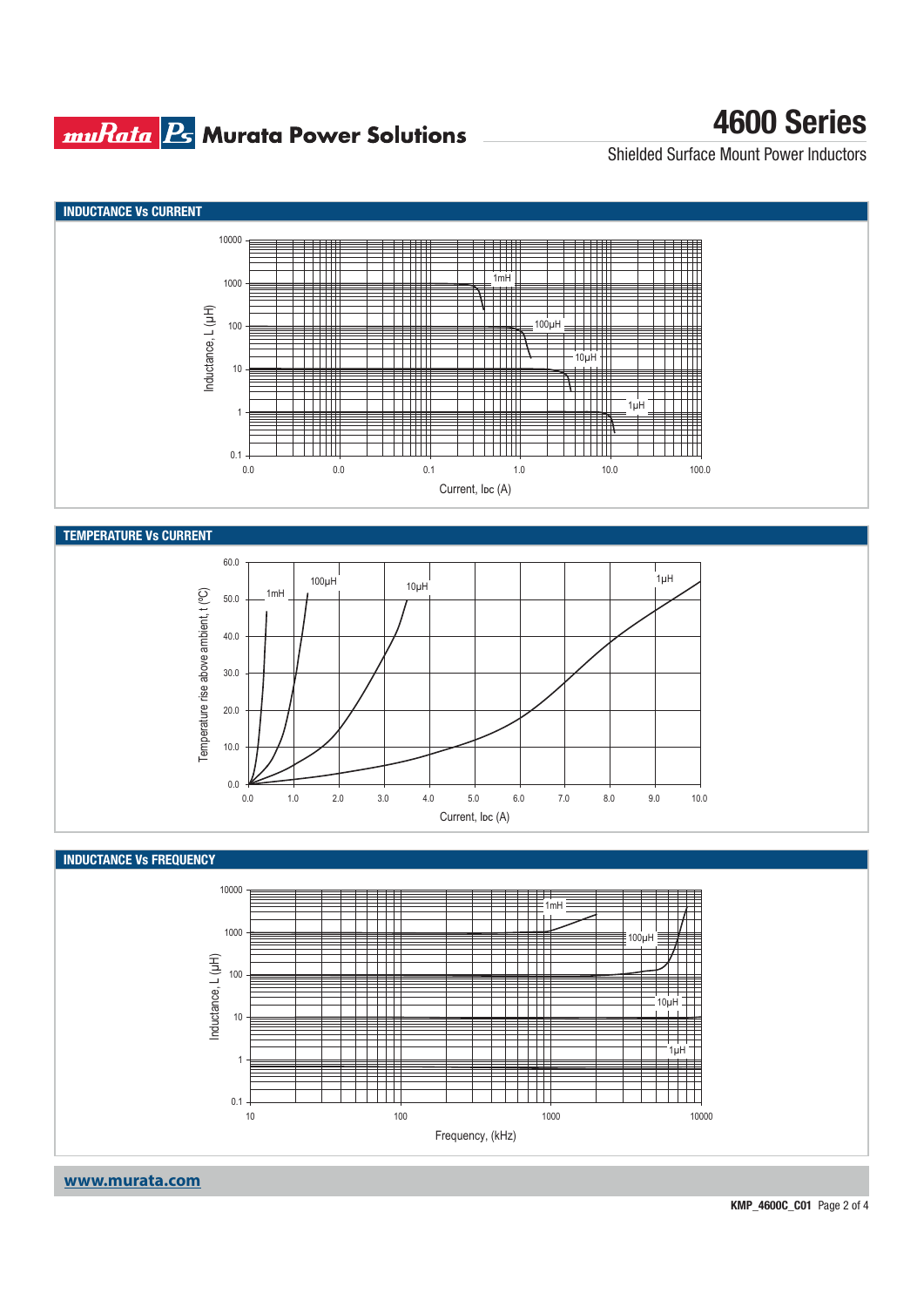## **muRata Ps** Murata Power Solutions

# **4600 Series**

Shielded Surface Mount Power Inductors